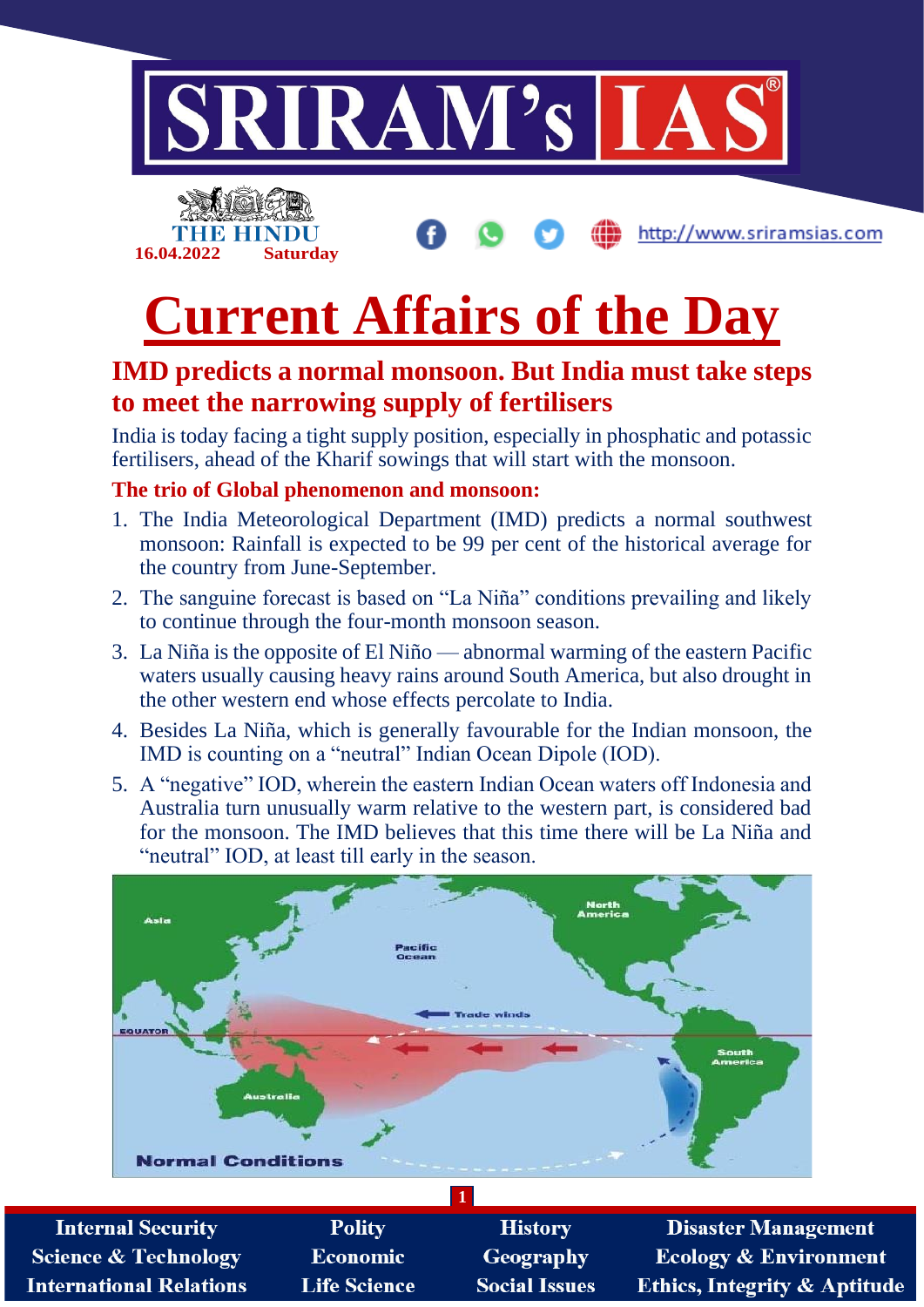

| <b>Internal Security</b>        | <b>Polity</b>       | <b>History</b>       | <b>Disaster Management</b>              |
|---------------------------------|---------------------|----------------------|-----------------------------------------|
| <b>Science &amp; Technology</b> | <b>Economic</b>     | Geography            | <b>Ecology &amp; Environment</b>        |
| <b>International Relations</b>  | <b>Life Science</b> | <b>Social Issues</b> | <b>Ethics, Integrity &amp; Aptitude</b> |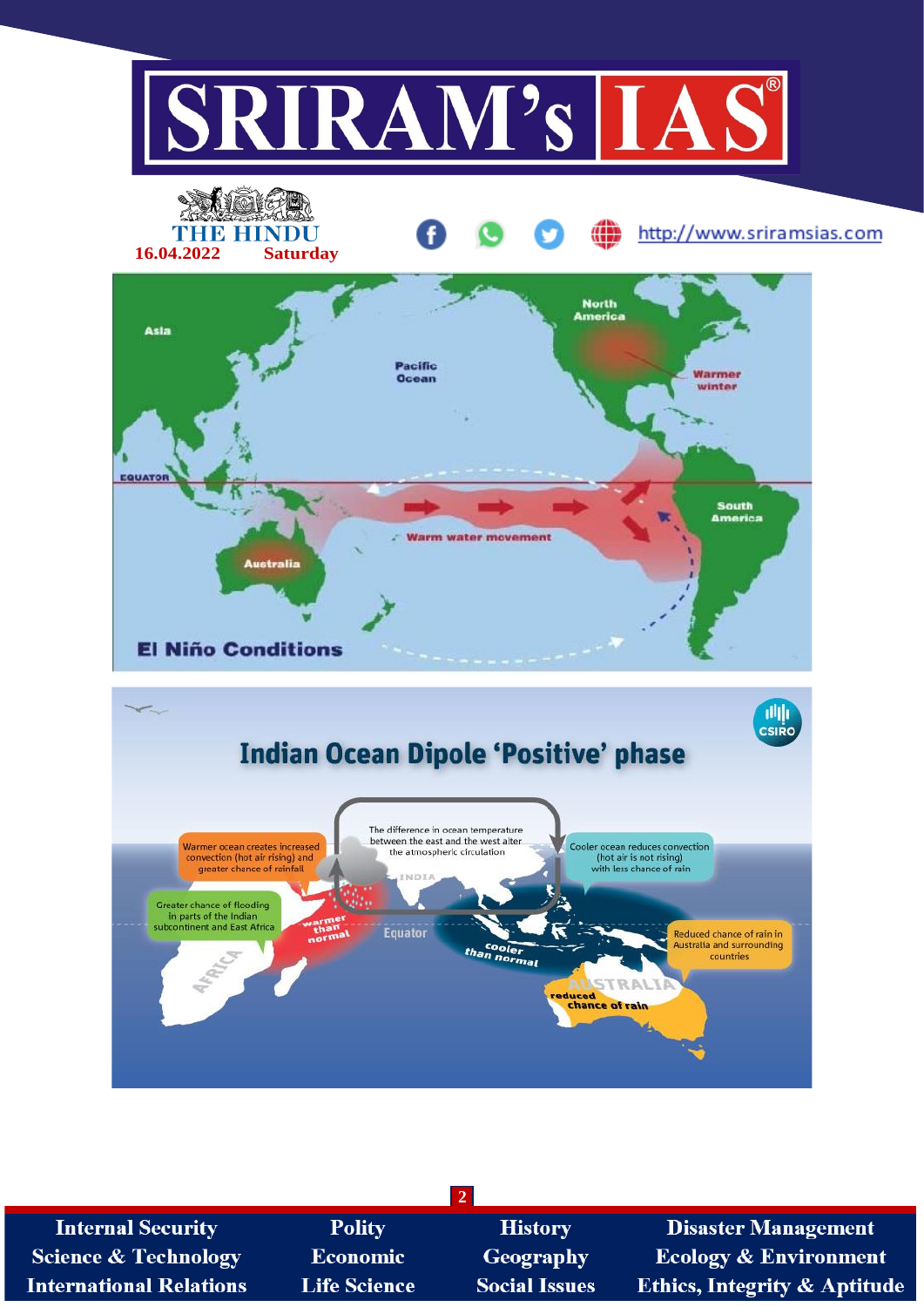

### **Fertilizer's crunch:**

**16.04.2022 Saturday**

- 1. India is today facing a tight supply position, especially in phosphatic and potassic fertilisers, ahead of the Kharif sowings that will start with the monsoon.
- 2. The country imports its entire muriate of potash (MOP) requirements. While it does manufacture phosphatic and complex fertilisers, its raw materials and intermediates — mainly rock phosphate, sulphur, phosphoric acid and ammonia — are largely imported.
- 3. In the last year, global prices of finished fertilisers and ingredients have doubled or trebled. Before the war Russia was the world's largest and its nextdoor ally Belarus the sixth-largest fertiliser exporter in 2020. War has only worsened things.
- 4. Hardly any new imports have been contracted in the past two months, with companies unsure whether the government will allow them to pass on the higher prices or absorb the burden through increased subsidy rates.



| <b>Internal Security</b>        | <b>Polity</b>       | <b>History</b>       | <b>Disaster Management</b>              |
|---------------------------------|---------------------|----------------------|-----------------------------------------|
| <b>Science &amp; Technology</b> | <b>Economic</b>     | Geography            | <b>Ecology &amp; Environment</b>        |
| <b>International Relations</b>  | <b>Life Science</b> | <b>Social Issues</b> | <b>Ethics, Integrity &amp; Aptitude</b> |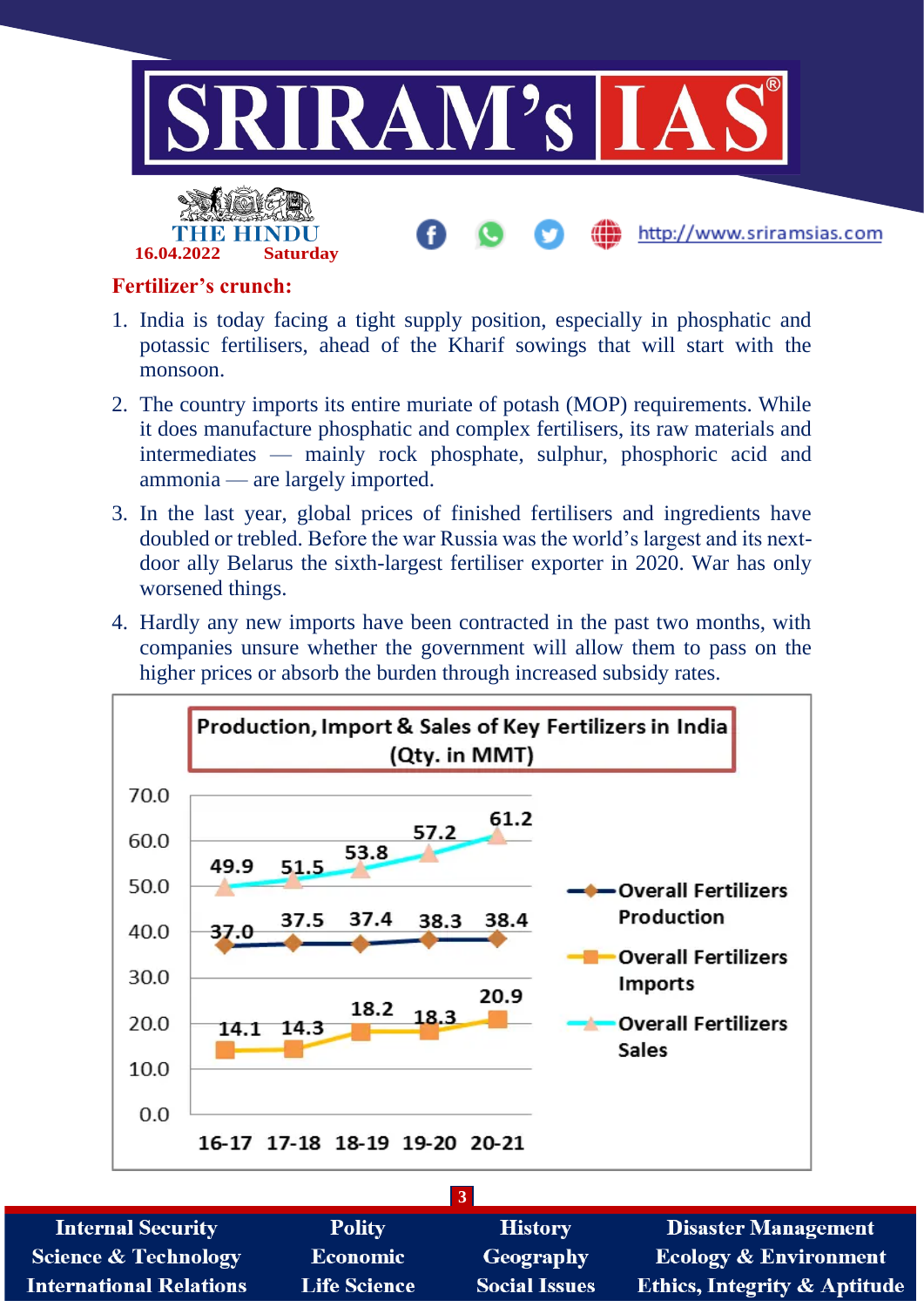

### **Way Forward:**

- 1. The government must announce a higher subsidy
- 2. It should immediately launch a campaign to promote single super phosphate and complex fertilisers. These contain less phosphorus or potash than diammonium phosphate and MOP, but farmers can be shown ways to apply them in the right dosage (along with farmyard manure, compost and organic wastes) without sacrificing crop yields.
- 3. The use of high-analysis fertilisers is a luxury for a country with hardly any natural gas, rock phosphate, potash or elemental sulphur reserves.
- 4. The government should also actively engage with countries such as Canada, Jordan, Morocco, Tunisia, Egypt, Senegal, Togo, and even Russia and Belarus, to contract more supplies, both for Kharif and the next rabi season.

# **'India to get record number of doctors in next 10 years**

- 1. Prime Minister said the country will get a record number of doctors in the next 10 years due to the Central government's policy of establishing at least one medical college in every district.
- 2. The goal of having at least one medical college in every district of the country and ensuring that medical education was within the reach of everyone will result in the country getting record numbers of doctors and medical practitioners after 10 years.

# **Russia supplies S-400 to India amid warfare**

- 1. Russia has begun fresh deliveries of S-400 Triumf air defence systems that will constitute the Indian Air Force's (IAF) second squadron of the weapon amid the ongoing Ukraine war and Washington's attempts to wean India away from its dependence on Russian military hardware.
- 2. These are ongoing deliveries as part of the contract signed with Russia four years ago. The first elements of the S-400 air defence missile systems were supplied by Russia last December.
- 3. Russia is expected to complete all deliveries by 2023.

| <b>Internal Security</b>        | <b>Polity</b>       | <b>History</b>       | <b>Disaster Management</b>              |
|---------------------------------|---------------------|----------------------|-----------------------------------------|
| <b>Science &amp; Technology</b> | <b>Economic</b>     | Geography            | <b>Ecology &amp; Environment</b>        |
| <b>International Relations</b>  | <b>Life Science</b> | <b>Social Issues</b> | <b>Ethics, Integrity &amp; Aptitude</b> |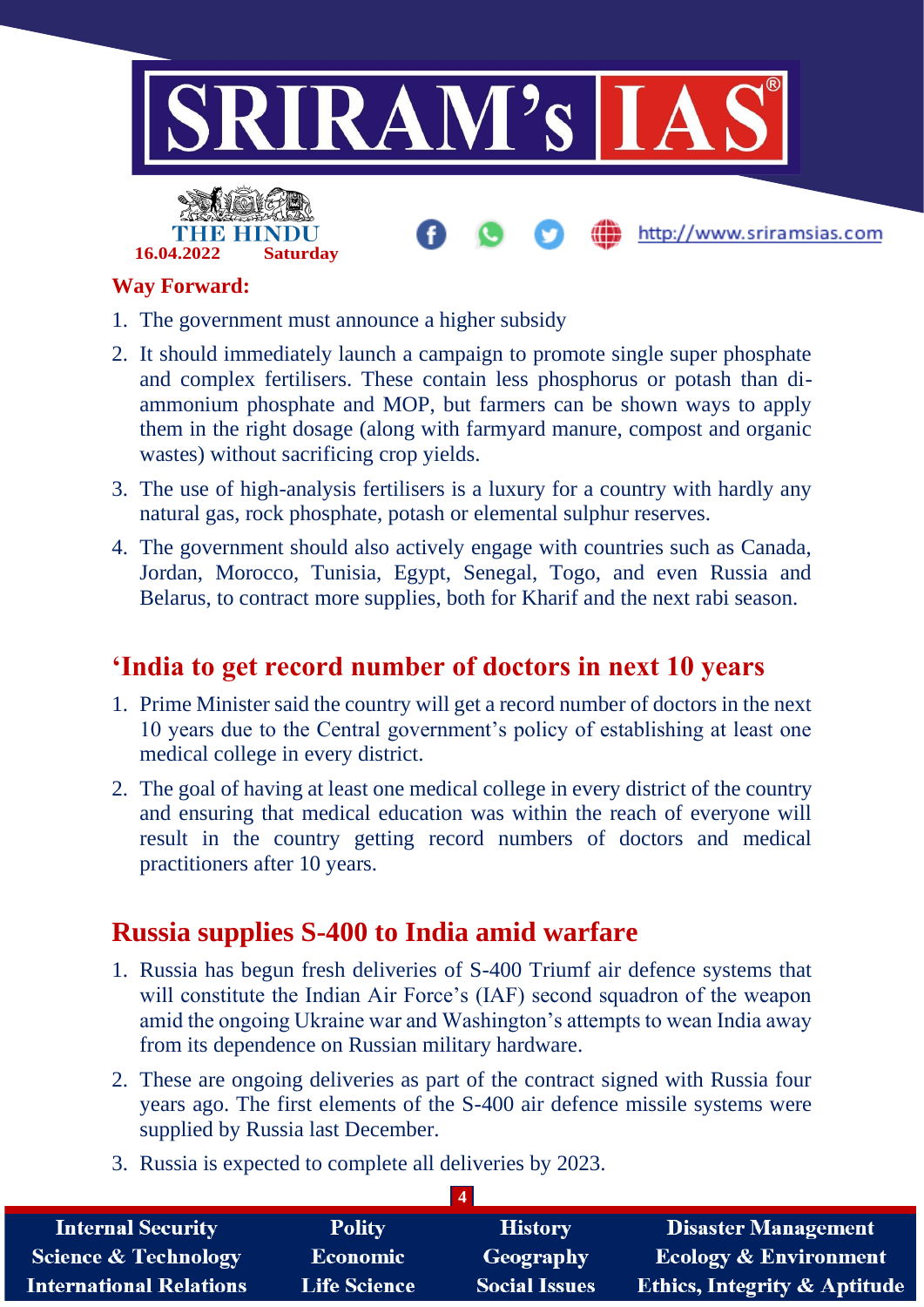

# IN HIRLEIN **16.04.2022 Saturday**

http://www.sriramsias.com

### **S-400:**

- 1. India ordered five S-400 missile systems from Russia for ₹39,000 crores in October 2018. The S-400 is capable of destroying a variety of aerial threats, including enemy fighter jets and missiles, at a range of 400km.
- 2. IAF is on track to bolster its air defence capabilities with the phased induction of the new system, said the second official. The S-400 comes with a mix of radars and missiles that allow it to knock down threats at various height and range bands.

### **Sanctions and Indian Military requirements:**

1. The complications stemming from the wide-ranging sanctions slapped on Russia by the US and

# **Deliveries on schedule**

New deliveries of S-400 missile systems have started, despite Russia's engagements amid the ongoing war in Ukraine and complications stemming from sanctions on Moscow



**INKED DEALS** \$5.4 bn contract for S-400 IN THE PIPELINE missile system  $$1$  bn+ deal for AK-203 \$3 bn pact to assault rifles to be made in lease another nuclear partnership with the Ordnance attack submarine **Factory Board** \$2 bn contract  $$1$  bn for Kamov Ka-226 to buy 4 frigates choppers to be made in partnership with Hindustan Aeronautics \$1 bn worth of

emergency supplies. including ammunition, missiles, assault rifles and anti-tank systems



**Internal Security Science & Technology International Relations** 

**Polity Economic Life Science** 

**History** Geography **Social Issues** 

**5**

**Disaster Management Ecology & Environment Ethics, Integrity & Aptitude**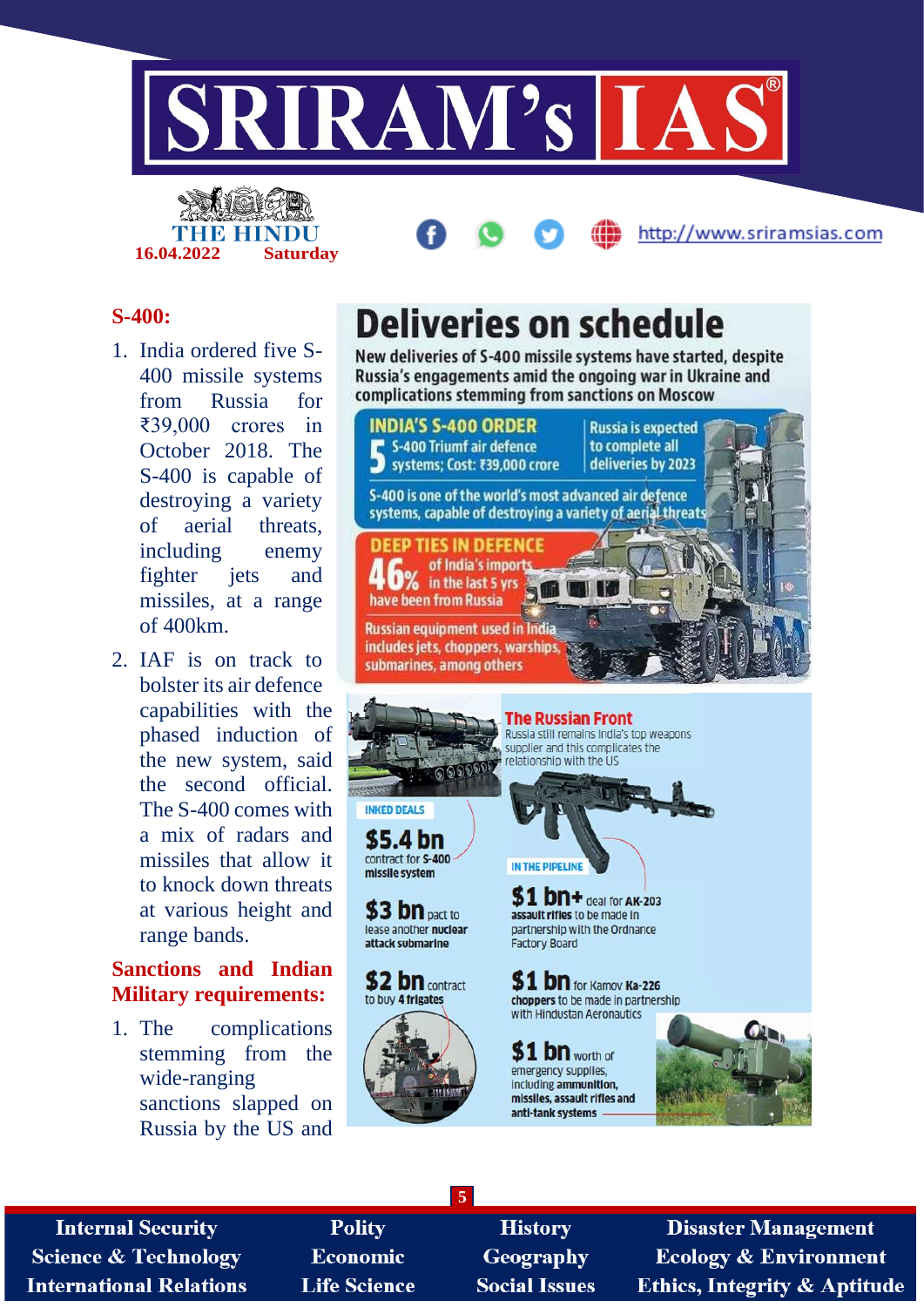



its allies on the back of the war in Ukraine have posed new challenges for the India-Russia defence relationship.

http://www.sriramsias.com

- 2. The global backlash against Russia has also prompted questions about the fate of new projects, spare procurement for existing Russian-origin weapons, maintenance and servicing of legacy equipment and creating an alternative payment system for defence trade with Russia amid the banking sanctions.
- 3. Russia accounted for 46% of India's imports during the last five years, even though India made fewer purchases from Russia over the last decade.
- 4. Russian weapons exports to India fell 47% between 2012-16 and 2017-21, according to a report published by the Stockholm International Peace Research Institute (SIPRI) last month.
- 5. Still, two-thirds of India's military equipment is of Russian origin.

### **Ongoing projects:**

Moreover, procurements and projects in the works include the S-400 air defence systems, more Sukhoi-30 and MiG-29 fighter jets, frigates, T-90 tanks, and joint production of AK-203 assault rifles and, above all, the lease of a nuclear-powered submarine.

# **Centre considers delinking oil and gas extraction from mining tag**

- 1. The Union environment ministry is considering a proposal to delink oil and gas extraction from mining projects, as far as the environmental appraisal is concerned. If approved, oil and gas extraction will not be considered a mining activity anymore.
- 2. The ministry of petroleum and natural gas (MoPNG) has requested the environment ministry to create a separate category for appraisal of oil and gas projects on their Parivesh portal, where various environmental clearances are processed.
- 3. The MoPNG is seeking a separate category of clearance for oil and gas because if it is considered a mining activity, the environmental norms may prove to be more stringent, an official in the ministry said.

| <b>Internal Security</b>        | <b>Polity</b>       | <b>History</b>       | <b>Disaster Management</b>              |
|---------------------------------|---------------------|----------------------|-----------------------------------------|
| <b>Science &amp; Technology</b> | Economic            | Geography            | <b>Ecology &amp; Environment</b>        |
| <b>International Relations</b>  | <b>Life Science</b> | <b>Social Issues</b> | <b>Ethics, Integrity &amp; Aptitude</b> |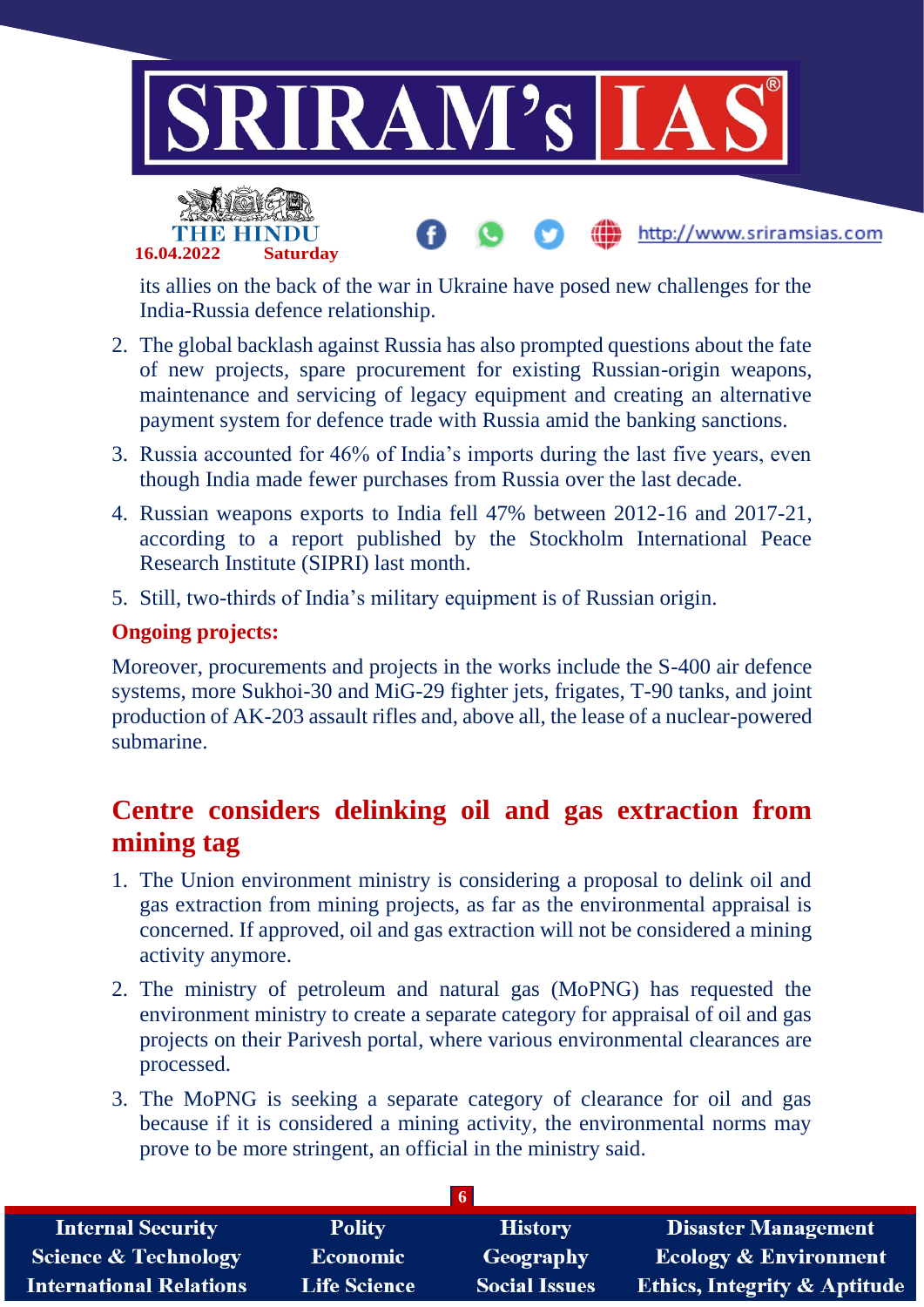



### **Judicial precedence and Caution:**

1. The extraction of natural gas and oil cannot be considered mining in terms of the Supreme Court order in the TN Godavarman vs Union of India case.



http://www.sriramsias.com

2. Oil and gas extraction is not the same as open cast mining but the impact of the extraction can be several times higher. One can look at what happened in Assam's Baghjan in 2020 in the oil and gas leak and fire.

| <b>MAINS</b><br><b>DAWP</b> | Q1. The Union environment ministry is considering a<br>proposal to delink oil and gas extraction from mining<br>projects, as far as the environmental appraisal is concerned.<br>If approved, oil and gas extraction will not be considered a<br><i>mining activity anymore.</i> Critically discuss the implications<br>of the move. |
|-----------------------------|--------------------------------------------------------------------------------------------------------------------------------------------------------------------------------------------------------------------------------------------------------------------------------------------------------------------------------------|
|                             | Q2. Rising non-performing assets (NPAs) and Scams in the<br>cooperative banking sector call for tighter regulation and less<br>political interference. Comment.                                                                                                                                                                      |
|                             | Q3. Enumerate steps needed for India to achieve self-<br>sufficiency in fertilizers. Critically discuss the impact of the<br>Russia-Ukraine war on Indian agriculture.                                                                                                                                                               |

| <b>Internal Security</b>        | <b>Polity</b>       | <b>History</b>       | <b>Disaster Management</b>              |
|---------------------------------|---------------------|----------------------|-----------------------------------------|
| <b>Science &amp; Technology</b> | <b>Economic</b>     | Geography            | <b>Ecology &amp; Environment</b>        |
| <b>International Relations</b>  | <b>Life Science</b> | <b>Social Issues</b> | <b>Ethics, Integrity &amp; Aptitude</b> |